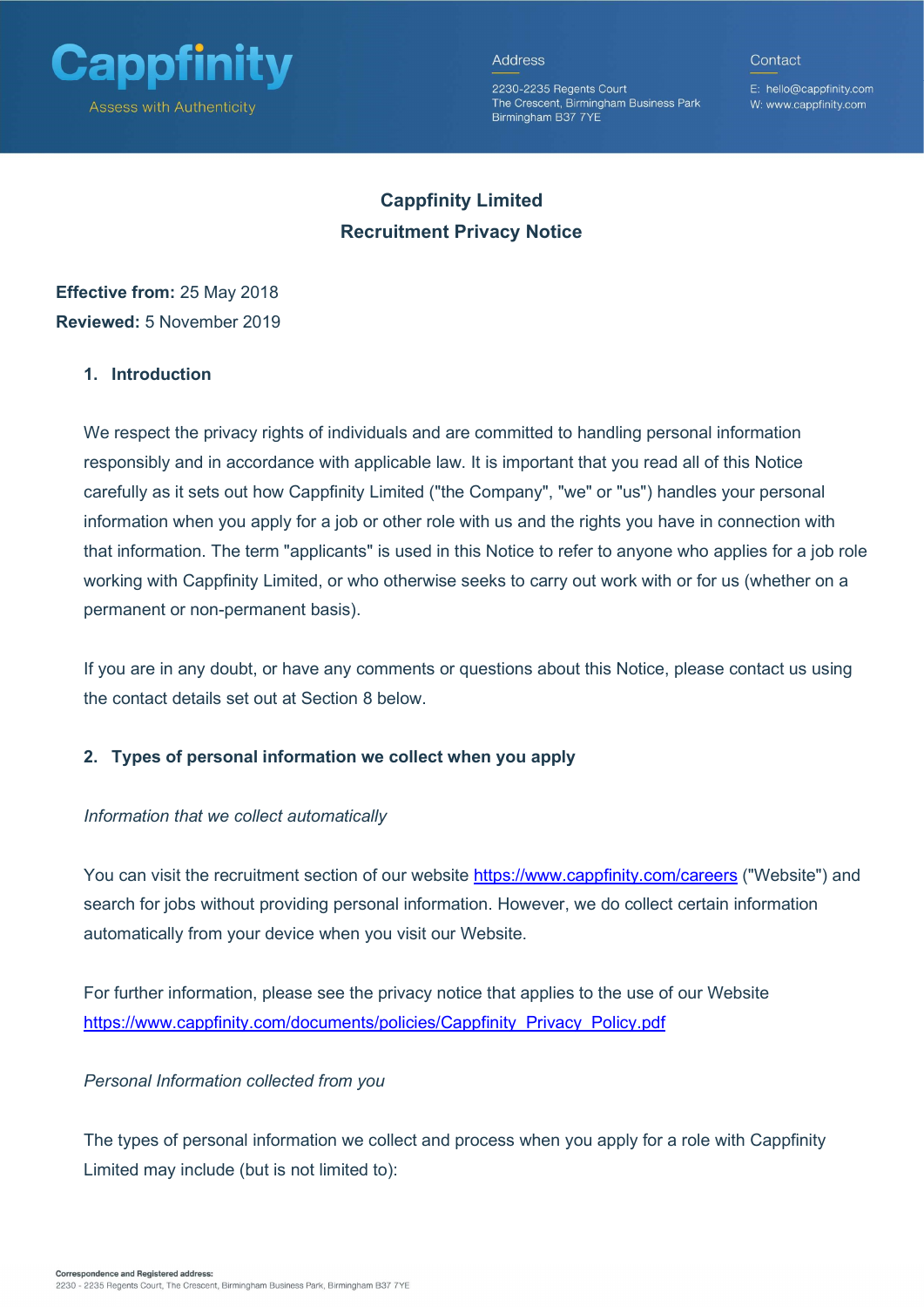

2230-2235 Regents Court The Crescent. Birmingham Business Park Birmingham B37 7YE

E: hello@cappfinity.com W: www.cappfinity.com

- Identification data and contact details including your name, address, email address, phone number and other contact information, gender, date of birth, nationality/ies, national identifiers (such as national ID/passport, social security number(s)).
- Employment history such as previous employers and job titles/positions.
- Background information such as academic/professional qualifications, job qualifications, education, details included in your CV/resumé (which might include details of any memberships or interests constituting sensitive personal information), transcripts and employment references.
- Details of your nominated referees (including their name, contact details, employer and job role).
- Details of your immigration/visa status.
- Previous applications/roles (information relating to previous applications you have made to the Company and/or any previous employment history with the Company).
- Other information you voluntarily provide throughout the process, including through online assessments, telephone or video interviews, assessment centres / exercises and face-to-face interviews.

As a general rule, during the recruitment process, we try not to collect or process any of the following: information that reveals your racial or ethnic origin, religious, political or philosophical beliefs or trade union membership; genetic data; biometric data for the purposes of unique identification; or information concerning your health/sex life ("Sensitive Personal Information"), unless authorised by law or where necessary to comply with applicable laws.

However, in some circumstances, we may need to collect, or request on a voluntary disclosure basis, some Sensitive Personal Information for legitimate recruitment-related purposes: for example, information about your racial/ethnic origin, gender and disabilities for the purposes of equal opportunities monitoring, to comply with anti-discrimination laws and for government reporting obligations; or information about your physical or mental condition to consider accommodations for the recruitment process and/or subsequent job role. You may provide, on a voluntary basis, other Sensitive Personal Information during the recruitment process.

#### Personal information collected from other sources

- References provided by referees.
- Other background information provided or confirmed by academic institutions and training or certification providers.
- Criminal records data obtained through criminal records checks.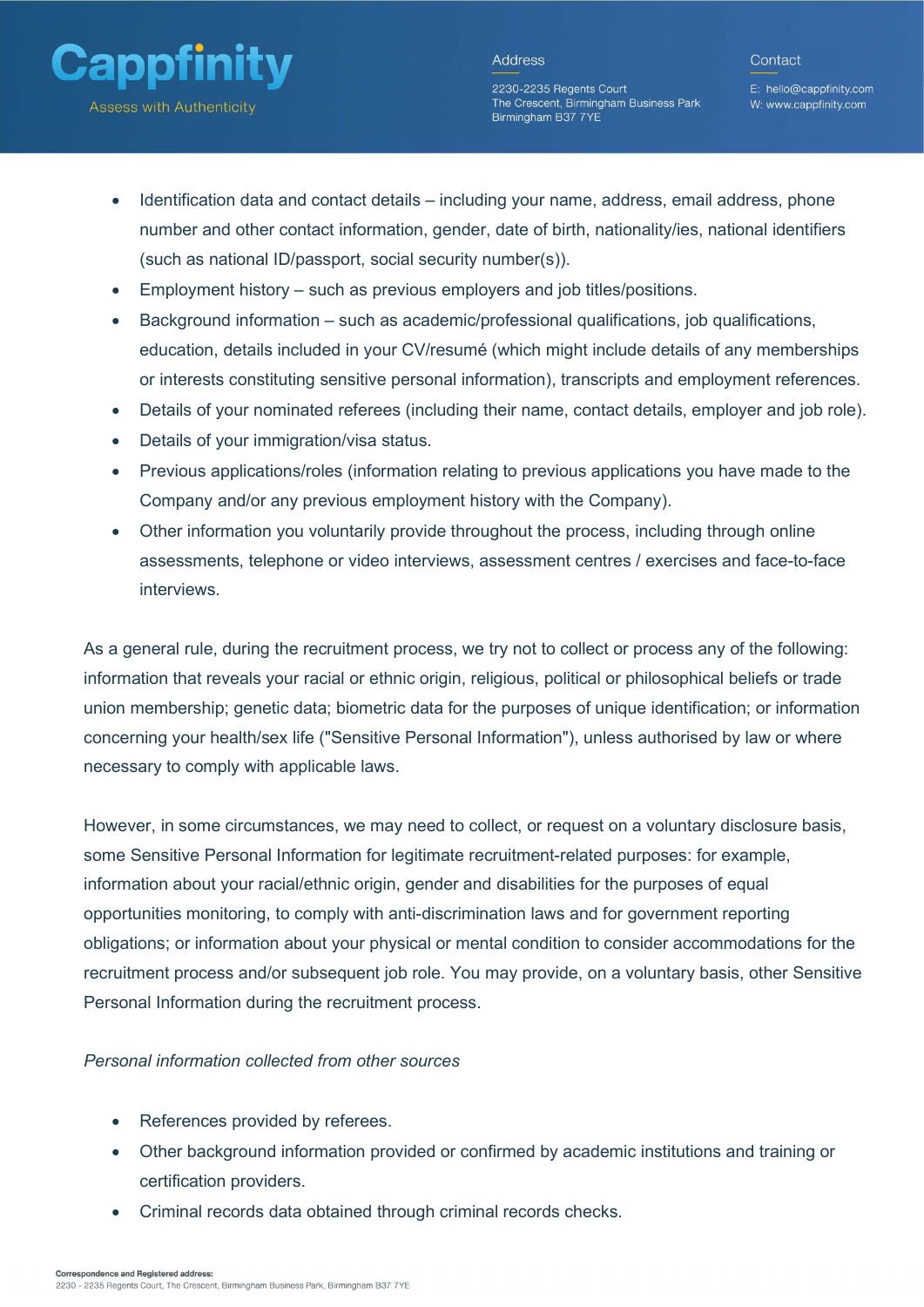

2230-2235 Regents Court The Crescent, Birmingham Business Park Birmingham B37 7YE

E: hello@cappfinity.com W: www.cappfinity.com

- Information provided by background checking agencies and other external database holders (for example credit reference agencies and professional / other sanctions registries).
- Information provided by recruitment or executive search agencies.
- Information collected from publicly available sources, including any social media platforms you use or other information available online.

(in each case, where permissible and in accordance with applicable law).

## 3. Purposes for processing personal information

We collect and use this personal information primarily for recruitment purposes – in particular, to determine your qualifications for employment and to reach a hiring decision. This includes assessing your skills, qualifications and background for a particular role, verifying your information, carrying out reference checks or background checks (where applicable) and to generally manage the hiring process and communicate with you about it.

If you are accepted for a role at Cappfinity Limited, the information collected during the recruitment process will form part of your ongoing staff member record and will be processed in accordance with our Global Employee Data Privacy Notice.

If you are not successful, we may still keep your application for up to 12 months from the date of your application to allow us to consider you for other suitable openings within Cappfinity Limited in the future, unless you request that we delete your application.

## 4. How does Cappfinity Limited process my personal information?

We may process your personal information as follows:

- your name, email address and contact details may be used to manage our communications with you;
- any personal information you provide in relation to a disability may be used to provide reasonable adjustments to any assessment that we provide to you;
- any personal information you provide in relation to gender, ethnicity, age, social background or sexual orientation may be used for aggregate level analysis only to compare differences between groups;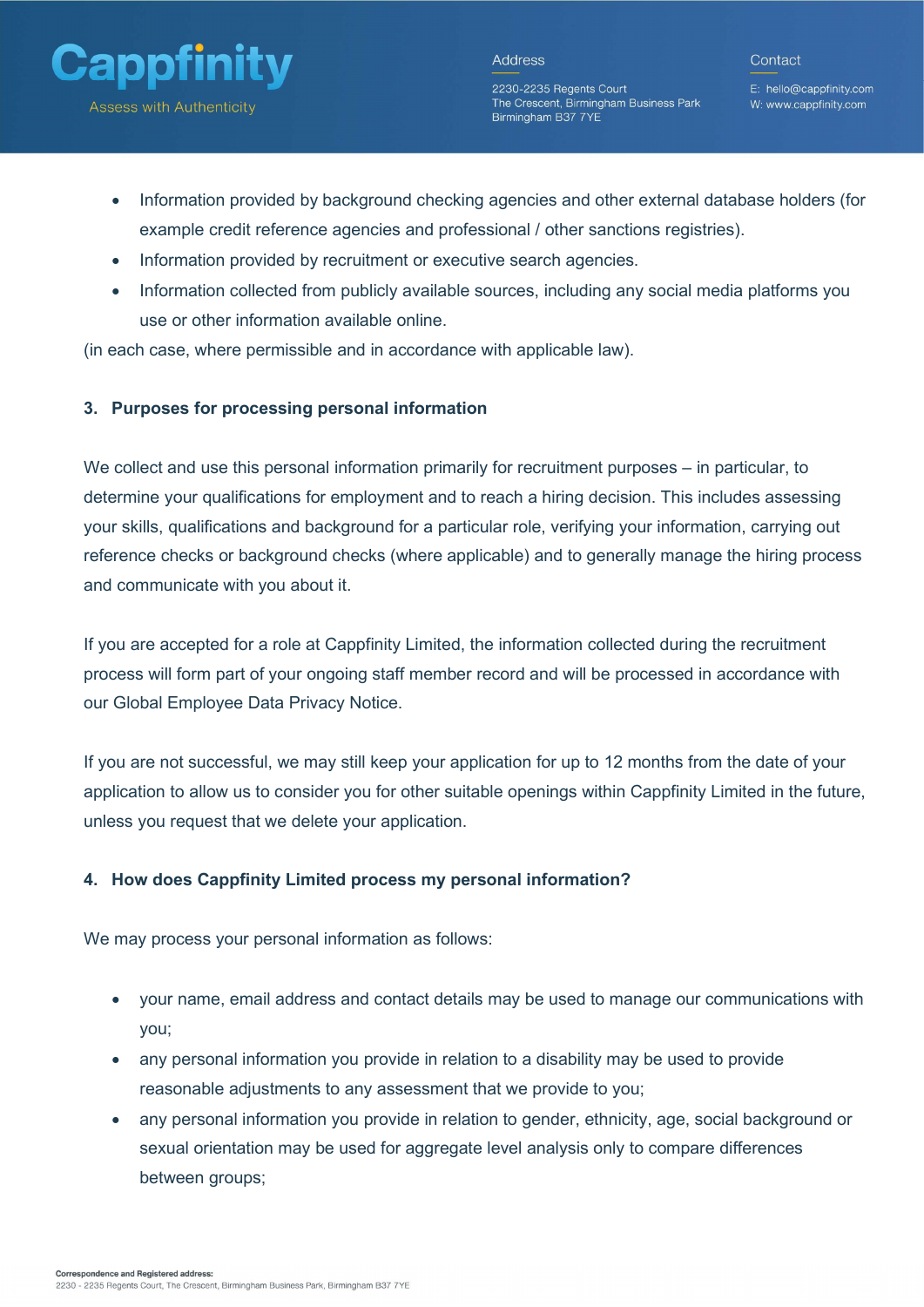

2230-2235 Regents Court The Crescent, Birmingham Business Park Birmingham B37 7YE

E: hello@cappfinity.com W: www.cappfinity.com

Contact

 any responses you provide explicitly in response to an assessment question may be processed using automated decision making in relation to the scoring of the assessment, and in relation to your progression in a selection and recruitment process, but your personal information in relation to name, email address, gender, ethnicity, age, social background or sexual orientation will never be used as part of automated decision making.

#### Automated decision-making

In some instances, our use of your personal information may result in automated decisions being taken (including profiling) that legally affect you or similarly significantly affect you. Automated decisions mean that a decision concerning you is made automatically on the basis of a computer determination (using software algorithms), without our human review. For example, we use automated decisions to calculate scores on our assessments and to determine your progression through a selection and recruitment process. We have implemented measures to safeguard the rights and interests of individuals whose personal information is subject to automated decision-making, including ensuring that it is only explicit assessment data (e.g. your responses to explicit assessment questions) that is used in automated decision making and never demographic personal information (e.g. your name, email address, gender, age, ethnicity, social background or sexual orientation).

When we make an automated decision about you, you have the right to contest the decision, to express your point of view, and to require a human review of the decision. You can exercise this right by contacting us the contact details provided under "Contact us" in section 8 below.

#### 5. Who we share your personal information with and transfers abroad

We take care to allow access to personal information only to those who require such access to perform their tasks and duties, and to third parties who have a legitimate purpose for accessing it. Whenever we permit a third party to access personal information, we will implement appropriate measures to ensure the information is used in a manner consistent with this Notice and that the security and confidentiality of the information is maintained.

#### Transfers to other group companies

We will share your personal information with other members of the Company's Group around the world in order to administer our recruitment processes and store data.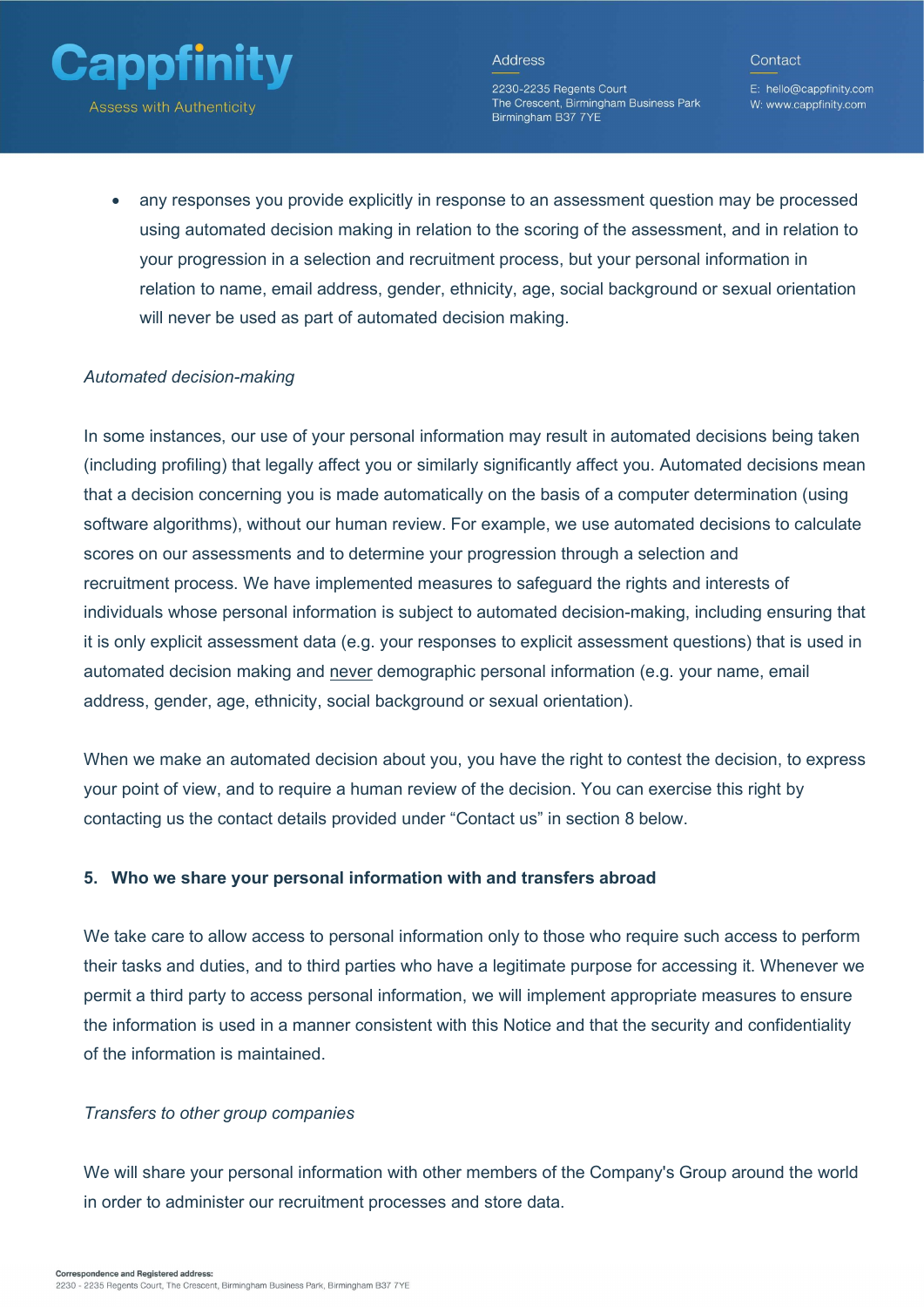

2230-2235 Regents Court The Crescent, Birmingham Business Park Birmingham B37 7YE

E: hello@cappfinity.com W: www.cappfinity.com

Transfers to third party service providers

We may make certain personal information available to third parties who provide services relating to the recruitment process to us, including:

- recruitment or executive search agencies involved in your recruitment, e.g. Advento Staffing, Avanti Recruitment, Axica, Cedar Recruitment, Code Consult, Dawson & Walsh, MRL, Renovata, Saleslogic;
- background checking or other screening providers and relevant local criminal records checking agencies, e.g. KnowYourCandidate;
- data storage, shared services and recruitment platform providers, IT developers and support providers and providers of hosting services in relation to our careers website, e.g. Rackspace and Azure;
- third parties who provide support and advice including in relation to legal, financial / audit, management consultancy, insurance, health and safety, security and intel and whistleblowing / reporting issues, e.g. Corrigans, Fieldfisher, Royal London, Spencer Gardner Dickins.

We may also disclose personal information to third parties on other lawful grounds, including:

- Where you have provided your consent;
- To comply with our legal obligations, including where necessary to abide by law, regulation or contract, or to respond to a court order, administrative or judicial process, including, but not limited to, a subpoena, government audit or search warrant;
- In response to lawful requests by public authorities (including for tax, immigration, health and safety, national security or law enforcement purposes);
- As necessary to establish, exercise or defend against potential, threatened or actual legal claims;
- Where necessary to protect your vital interests or those of another person; and/or
- In connection with the sale, assignment or other transfer of all or part of our business.

In some cases, the sharing described above may result in your personal information being transferred internationally, including from the European Economic Area to a country outside it. These countries may have data protection laws that are different to the laws of your country (and, in some cases, may not be as protective).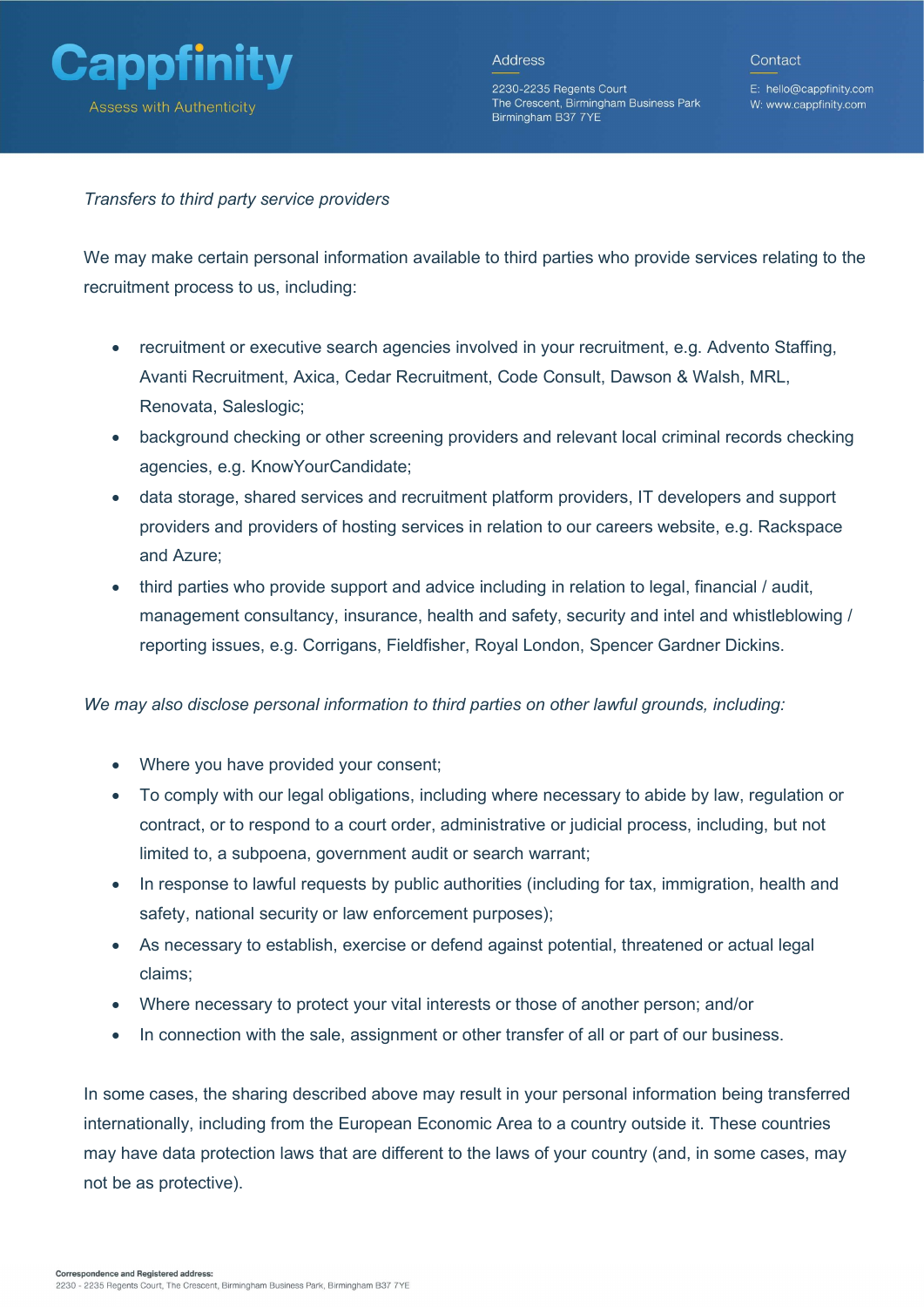

Contact

2230-2235 Regents Court The Crescent, Birmingham Business Park Birmingham B37 7YE

E: hello@cappfinity.com W: www.cappfinity.com

Specifically, our group companies, affiliated companies and third-party service providers operate around the world. This means that when we collect your personal information we may process it in any of these countries. Typically, it may be the US where your data are processed if outside the EEA.

However, we have taken appropriate safeguards to require that your personal information will remain protected in accordance with this Notice. These include:

 reliance on the EU-US Privacy Shield (under Article 45 of the General Data Protection Regulation) in the context of personal data transfer to US third party processors.

## 6. Legal basis for processing personal information

Under European data protection law, our legal basis for processing your personal information as part of the recruitment process is:

- our legitimate interests (as summarised above in Section 3) (which are not overridden by your data protection interests or fundamental rights and freedoms, particularly taking into consideration the safeguards that we put in place, for example, those outlined in Section 4 above);
- to comply with applicable immigration and/or employment laws and regulations;
- to take steps prior to entering an employment contract with you, where you are considered for employment;
- in circumstances where you have made the data public;
- where we have your consent to do so. Where we have requested your consent to process your personal data, you have the right to withdraw your consent at any time;
- to protect the rights and interests of the Company, our employees, applicants and others, as required and permitted by applicable law.

If we ask you to provide personal information to comply with a legal requirement or to perform a contract with you, we will make this clear at the relevant time and advise you whether the provision of your personal information is mandatory or not (as well as of the possible consequences if you do not provide your personal information).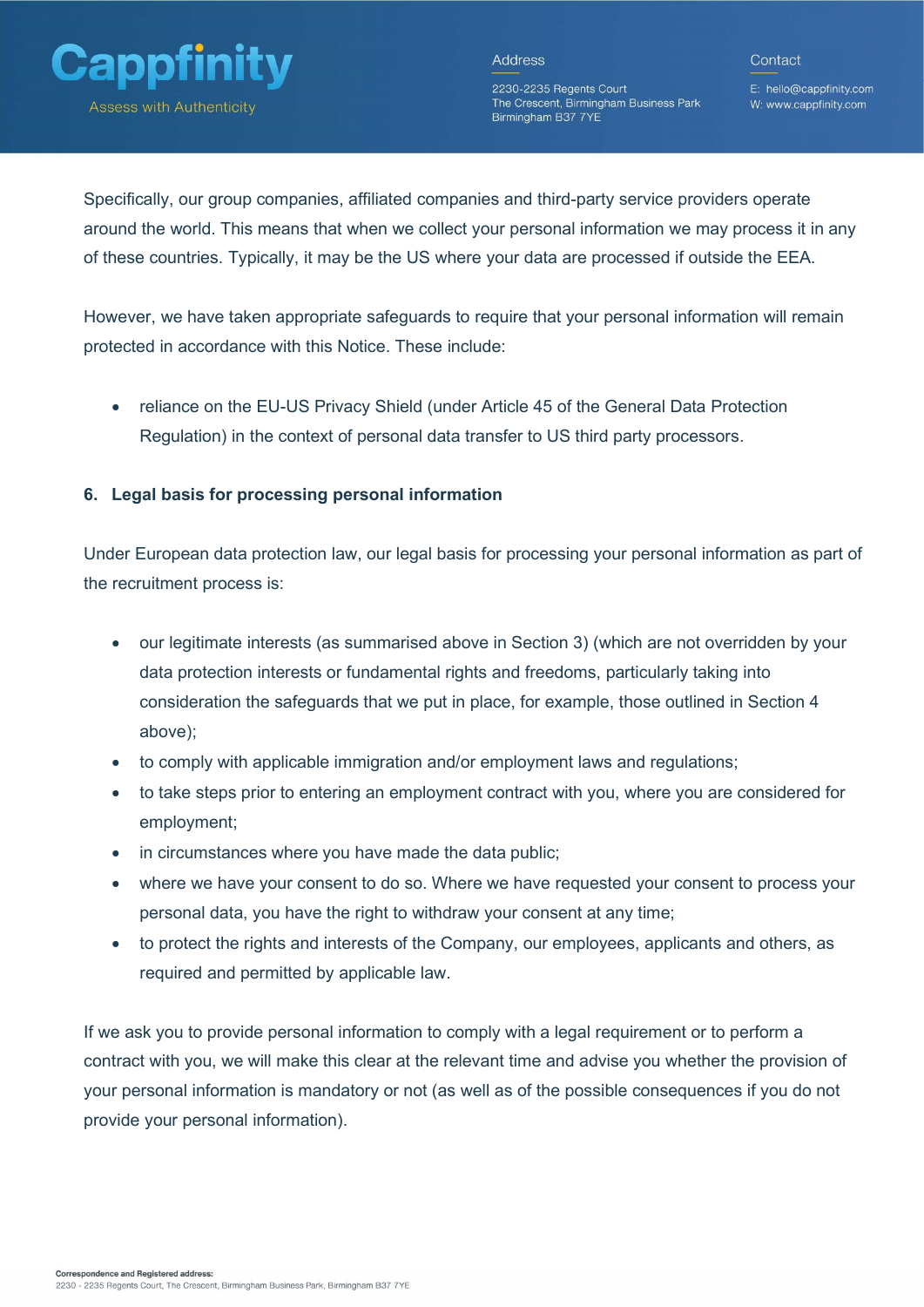

2230-2235 Regents Court The Crescent, Birmingham Business Park Birmingham B37 7YE

E: hello@cappfinity.com W: www.cappfinity.com

If you have questions about or need further information concerning the legal basis on which we collect and use your personal information, please contact us using the contact details provided in Section 8 below.

## 7. Data retention periods

Personal information will be stored in accordance with applicable laws and kept as long as needed to carry out the purposes described in this Notice or as otherwise required by applicable law. Generally, this means your personal information will be retained:

- in accordance with the retention periods set out in the Company's Global Employee Data Privacy Notice, available from Sharepoint (when you become our employee); or
- for a period of 12 months after confirmation that your application was unsuccessful, unless you request that we delete your application.

## 8. Your data privacy rights

You may exercise the rights available to you under applicable data protection laws as follows:

- If you wish to access, correct, update or request deletion of your personal information, you can do so at any time by contacting us using the contact details provided below.
- You can object to processing of your personal information, ask us to restrict processing of your personal information or request portability of your personal information. Again, you can exercise these rights by contacting us using the contact details provided below.
- If we have collected and process your personal information with your consent, then you can withdraw your consent at any time. Withdrawing your consent will not affect the lawfulness of any processing we conducted prior to your withdrawal, nor will it affect processing of your personal information conducted in reliance on lawful processing grounds other than consent.
- You have the right to complain to a data protection authority about our collection and use of your personal information. For more information, please contact your local data protection authority. (Contact details for data protection authorities in the European Economic Area, Switzerland and certain non-European countries are available here.)

We respond to all requests we receive from individuals wishing to exercise their data protection rights in